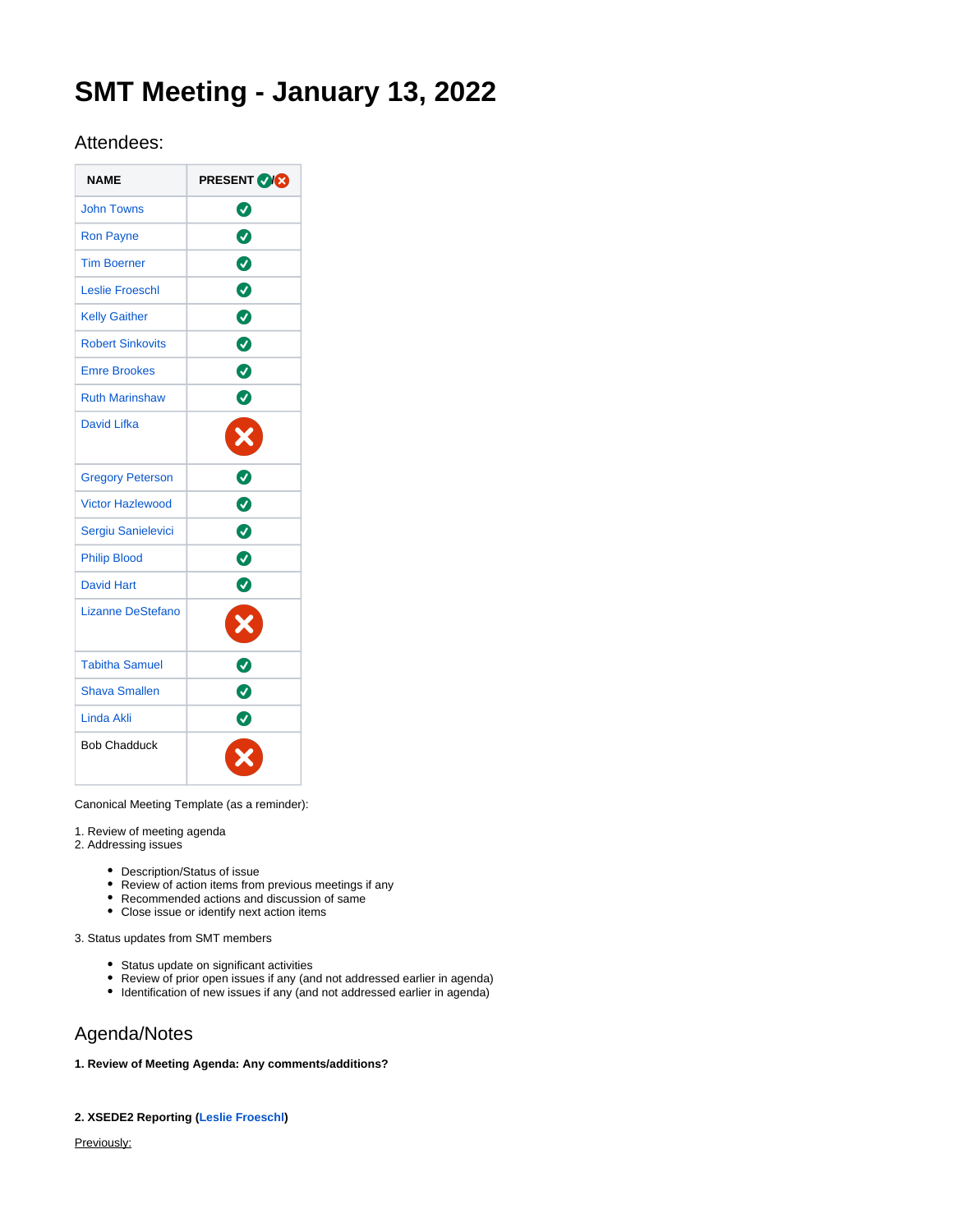- Previous discussion archived: [SMT Meeting July 15, 2021](https://confluence.xsede.org/display/XT/SMT+Meeting+-+July+15%2C+2021)
- (8/12) Working on IPR15 this week. Thank you to everyone for your efforts. There are a few outstanding comments/questions for CEE, ECSS,
- RAS that need addressed. Please work with your area PM to get these resolved.
- (8/26) IPR15 submitted on time last week. Thank you all for your efforts. Enjoy the break until November & IPR16!
- (9/23) No reporting until November.
	- Reminder to pull together your + 5% wish lists by Wednesday, Sept. 29.
- (10/7) Final report recommendation shared with Bob & Al
	- Fine with most of it. Reword anything re. no-cost extension as that is not approved
	- Getting eval folks together to discuss
	- Plan to finalize by December QM so it can be submitted to NSF
- (11/4) IPR16 inputs are all due to your area project manager TODAY.
	- (1/13) We will start compiling IPR17 on 2/1/22. Be on lookout for instructions from Noni and your L2 PM. Lessons learned docs will be coming out soon.

#### Discussion:

Re. Lessons Learned to be included in final report:

- Can include LL from XSEDE1 that we've built on in XSEDE2. Larger context of full XSEDE1 and 2 awards will be appropriate. Longitudinal studies will include data from XSEDE1 as well.
- Should we talk about how we addressed LL in XSEDE1?
	- Where it makes sense.
	- Changing structure of project team based on LL in XSEDE1
	- Ensure program officer is working closely with you. Still true in XSEDE2.
- Important for everyone to review XSEDE1 LL (Leslie will send these out).
- Suggest keeping a LL doc open that you can jot things as they come to mind in your daily work/meetings.
- Include XSEDE1 report as appendix so we can refer to it.
- Focus on accomplishments that resulted from LL
- Could be interesting to note where we adapted to something different–continual thread of LL
- Consider audience: NSF, research community. Good question to consider at QM.
- Lessons learned & recommendations going forward that would be helpful to broader community

#### Decisions:

#### **3. Final Reporting/NCE ([Ron Payne](https://confluence.xsede.org/display/~rpayne) )**

#### Previously:

- (1/13) Added to agenda
- A placeholder for the NCE budget covering reporting has been roughly estimated for L1s, L2s, L3s, and PMs. This group will need to discuss and agree on the assumptions for the final FTE plan for NCE reporting activities. One specific topic is how much effort and duration should be allocated for L3 managers to complete the reporting activities. When an agreement on a NCE reporting effort is reached, we can update the NCE reporting budget will be updated.
- Initial draft of the XSEDE NCE budget was circulated by email on 12/21/21

#### Discussion:

- John submitted final report outline to Bob/Al. [https://docs.google.com/document/d/1W0eRifDa1SqQF6FJCf4-T\\_9zZiPhLBdQqo3BeXKt9GE/edit#](https://docs.google.com/document/d/1W0eRifDa1SqQF6FJCf4-T_9zZiPhLBdQqo3BeXKt9GE/edit)
	- Don't expect any major feedback unless they see something missing that is needed.
	- Asked for recommendations/suggestions for improving but don't expect to get that
- [NCE Draft Budget](https://docs.google.com/spreadsheets/d/1JX8MwG7Or7JUBrZZSU8vH5dl3qzi0pXwvlYsbax70pY/edit#gid=0)
- Assumptions in the creation of the NCE Budget:
	- PY10 actual data used for FTE estimates
		- Doesn't account for changes in salary in PY11. [Ron Payne](https://confluence.xsede.org/display/~rpayne) to add inflator
		- L2 PMs 10% for one month (Sept 2022) to complete IPR18
		- L3 Managers 10% for one month (Sept 2022) to complete IPR18
		- L2s 10% for 4 months Sept-Dec 2022 to complete Lessons Learned
			- Includes deputies. Numbers look low in some cases.
			- Note: Lessons Learned will be included in IPR19 submitted in Sept. [Ron Payne](https://confluence.xsede.org/display/~rpayne) to change from 4 mos to 1 month.
		- L1 management 15% for 4 months (Sept-Dec 2022) and 5% for 8 months (Jan-Aug 2023)
		- Using 12 month option for Eval team to complete all Longitudinal & ROI work
		- IRIS activities through Dec 2022
		- Includes PEARC23 & IHPCSS23 evaluation costs
		- BusOps limited operations for full 12 months
	- Majority of lessons learned work will be complete before end of Aug 2022 so won't be part of NCE.
- [Ron Payne](https://confluence.xsede.org/display/~rpayne) to double check 2.2.3 amount as Sergio thinks it's low.
- If there are things you need to work on beyond September, let Ron know now.
- Ron will make changes discussed and send back out.

Decisions: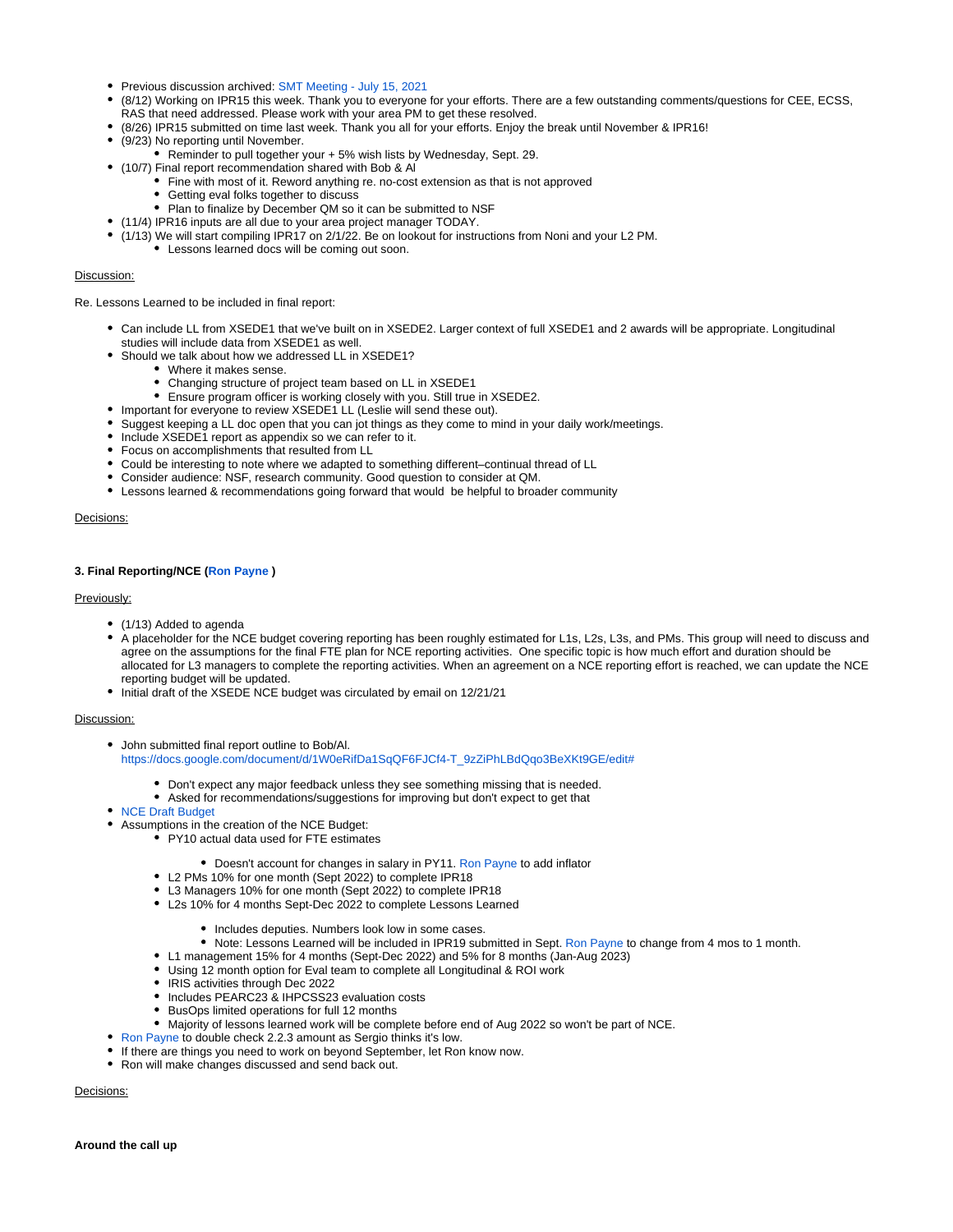#### Follow this basic outline:

- Status update on significant activities
- Review of prior open issues if any (and not addressed earlier in agenda)
- Identification of new issues if any (and not addressed earlier in agenda)
- Identification of recent improvements implemented

#### Updates from SMT members:

- PI (John/Ron) -
	- Question for John: What is planned with messaging to community re. end of XSEDE/transition
- Comms plan was put together by Dina for this. Communications to go out soon. Talk with Dina re. any questions • Deputy Director (Tim) -
	- No update
- CEE (Kelly)
	- No update
- ECSS (Bob S/Phil/Sergiu)
	- Question re. supplemental funds for various activities: did we come to final decision on all items?
		- Some are still open. Next in priority list: 3 items for funding PS for various programs.
			- SPs & ECSS Campus Champions items don't have full consensus and had outstanding questions.
			- Next step is to finalize NCE budget so we have better understanding re. remaining funds that can be allocated. Currently sitting between \$300K-\$400K, but that is dependent on actuals submitted so need to confirm what the actual unspent amount is after NCE budget is finalized.
	- Discussed ramp down plan for ECSS. This is the last cycle of proposals that PIs can request ECSS support. Once those awards are made, will be last round of ECSS awards. From that point on (April 1-July1) will take supplemental ECSS requests that are reasonable to take on. After July 1 will not take on anything new and will focus solely on spinning down. This was shared with Ken to ensure necessary changes are made in RDR.
	- ECSS all-hands meeting scheduled for Feb. 9
- XCI (Dave L/Tabitha/Shava)
	- Heard back from FASTER team at TX A&M. Setting up a call to go through where they are in integration & next steps.
	- Ookami will likely not be allocated by XSEDE but will be in ACCESS. They are on track for integration.
	- +5% request for CMS work. Having trouble finding someone to do this so will be dropping it. [Ron Payne](https://confluence.xsede.org/display/~rpayne) will note this change in the spreadsheet. Have staff identified for Open OnDemand work so that will proceed.
	- Thank you note to UREP members who have been providing feedback through XSEDE2.
		- [John Towns](https://confluence.xsede.org/display/~jtowns) is happy to send this out. XCI team should draft the message and send to John.
- Ops (Greg/Victor)
	- GDPR issues were scam & don't appear to be anything to worry about.
	- Got on-call folks lined up for the holiday time-frame. No issues arose.
- RAS (Dave H/Ken/Nathan)
	- Ken is planning in person XRAC in March.
		- March QM is aiming to be in-person currently (March 7-9), but depends on how things go with Omicron. XSEDE will need to determine COVID protocols for in person QM. Masks? No buffets? Outdoor dining could be an option.
	- Support for COVID consortium beyond end of XSEDE?
		- Depends on what NSF wants to do. Once past end of August out of our control.
		- Manish said NSF will continue to support, but didn't say how.
		- Consortium feeling is that it might be time to start to ramp down. Have only received about 12 proposals in the last 6 mos.
		- Will need to figure out period of latest end date & when/if we'll stop taking allocation proposals
		- Check in on this again in a couple weeks
	- Dave to follow up with NY academy of sciences.
- Program Office (Ron/Leslie) -
	- Reminder: Enter Publications in XUP and documents in IDEALS
	- Reminder: Reference collaborations in tracking worksheet: [https://docs.google.com/spreadsheets/d/19YRAPeAForh5I9Xvhj8nKjROe3-](https://docs.google.com/spreadsheets/d/19YRAPeAForh5I9Xvhj8nKjROe3-JN7a1caLYbNamPaw) [JN7a1caLYbNamPaw](https://docs.google.com/spreadsheets/d/19YRAPeAForh5I9Xvhj8nKjROe3-JN7a1caLYbNamPaw)
	- Reminder: Address recommendations (Jira)
	- Review your risks before end of January.
- SP Forum (Ruth)
	- Next meeting is 1/20/22 (Craig Stewart + USDA/Hawaii)
	- Elections via email, same slate as last year
- UAC (Emre)
	- **Reviewing draft User Survey instrument.** 
		- UAC is always happy to provide input/feedback as needed.
- $\bullet$  NSF (Bob C) -